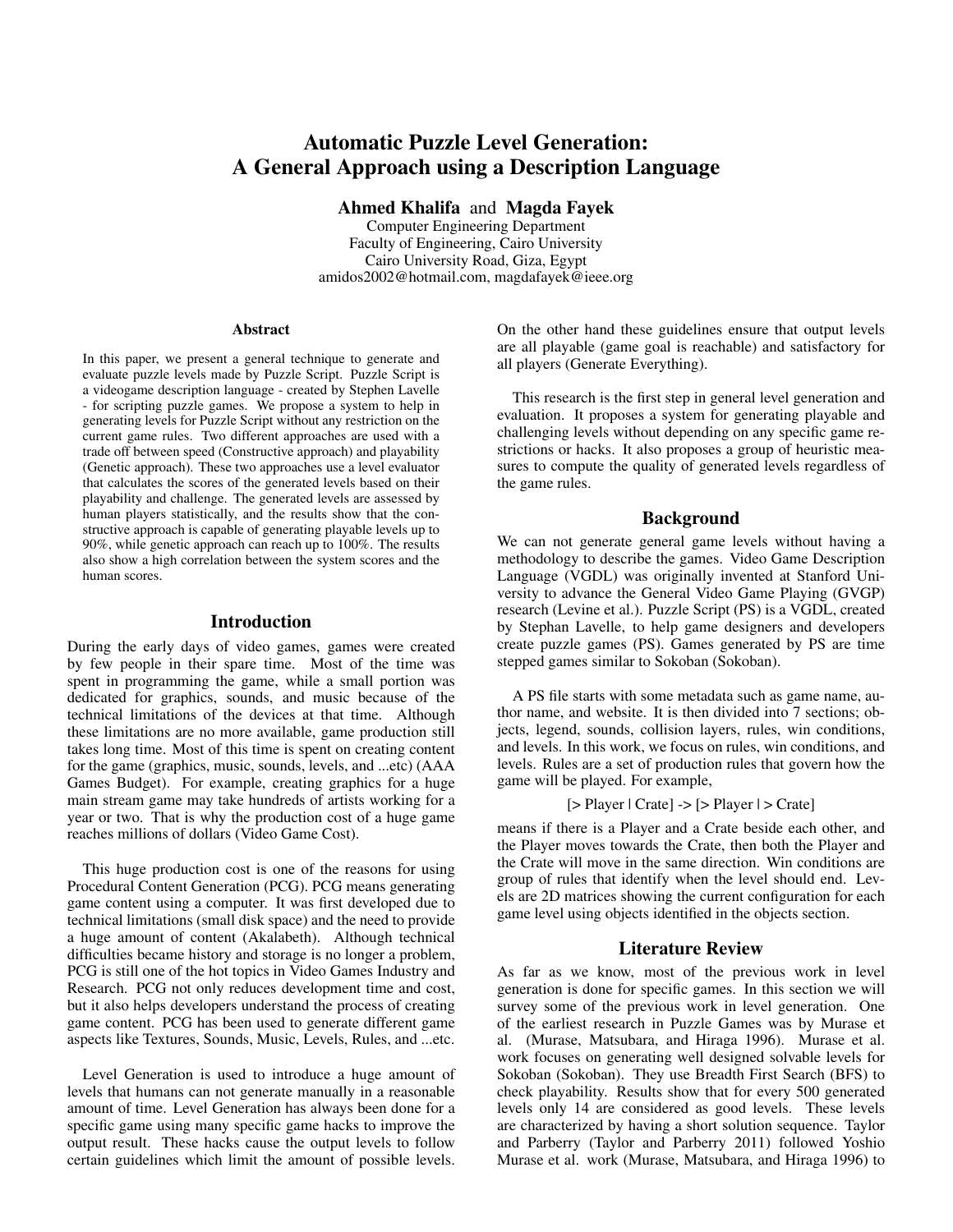improve generated level quality. Their system places the crates at the farthest possible location from the target using a similar algorithm to BFS. The generated levels do not have from the problem of short solution sequences presented in Yoshio Murase et al. work [\(Murase, Matsubara, and Hiraga 1996\)](#page-7-3).

Rychnovsky work [\(PCG in Fruit Dating\)](#page-7-5) focused on generating levels for his new game Fruit Dating [\(Fruit Dating\)](#page-6-4). Rychnovsky developed a level editor that can be used to generate new levels or test playability of certain level. He generated new levels by first generating a level layout and then placing game objects in certain locations based on some prior game knowledge. After that he checked for a solution using a similar algorithm to BFS. The technique does not take more than a couple of minutes to generate a level, however there is no control over the difficulty of the generated levels.

Shaker et al. [\(Shaker et al. 2013\)](#page-7-6) worked on generating levels for physics based puzzle games. They applied their technique on Cut The Rope (CTR) [\(CTR\)](#page-6-5). Shaker et al. used Grammar Evolution (GE) technique to generate levels for CTR. The grammar is designed to ensure that every game object appears at least one time. The fitness function depends on some heuristic measures based on prior knowledge about the game and the result of several playouts using a random player. Shaker et al. generated 100 playable levels and analyzed them according to some metrics such as frequency, density, and ...etc. Shaker et al. [\(Shaker, Shaker, and Togelius 2013\)](#page-7-7) conducted their research on CTR to improve generated level quality. They replaced the random player with an intelligent one. The generated levels became far more diverse because the random player discards some potential levels in the search space.

Shaker et al. [\(Shaker et al. 2015\)](#page-7-8) introduced a new generation technique named Progressive Approach. It can be used on any kind of games to reduce the generation time. The Progressive Approach starts by using GE to generate a time-line of game events, then an intelligent player is used to map and evaluate the time-line to a playable level. Shaker et al. tested the new technique on CTR and compared its results with their previous work [\(Shaker, Shaker, and Togelius 2013\)](#page-7-7). The results indicated a huge decrease in generation time, but the quality of the levels depended on the mapping process of the intelligent player.

Smith et al. [\(Smith et al. 2012\)](#page-7-9) worked on generating puzzle levels for Refraction [\(Refraction\)](#page-7-10). The system starts by generating a solution outline, followed by translating the outline into a geometric layout, then testing the generated level for playability. Smith et al. implemented the system using two different ways (Algorithmic approach and Answer Set Programming (ASP)). Results showed that ASP is faster than Algorithmic approach, while Algorithmic approach produced more diverse levels than ASP.

# Methodology

Level Generation is not an easy task specially when the game rules are not known before generation. Although some of the previous research suggested a general technique to generate levels, it is still based on designing a game specific fitness function. Our approach relies on the understanding of the current game rules and some prior knowledge about Puzzle Script language. Figure [1](#page-2-0) shows a high level block diagram of the system.

The system starts by analyzing the current game rules using a Rule Analyzer. The output of the Rule Analyzer and the Level Outlines are fed to a Level Generator. The Level Generator generates a set of initial level layouts using Genetic Algorithm (GA) or Constructive Algorithm (CA). The generated levels are subjected to a Level Evaluator. The Level Evaluator measures their playability and challenge using an automated player. The following subsections describe each of these steps in details.

## Rule Analyzer

The Rule Analyzer is the first module in our system. It analyzes game rules and extracts useful information about each object. The extracted information is fed to the Level Generator and the Level Evaluator. The extracted information for each object is:

- *Type:* Object type depends on its presence in the Puzzle Script file. There are 4 different types:
	- *Rule Object:* Any object that appears in a rule is defined as a rule object.
	- *Player Object:* It is the main game object and it is defined by name "Player" in the Puzzle Script.
	- *Winning Object:* An object appearing in the winning condition.
	- *Solid Object:* Any object that does not appear in any rule but are presented on the same collision layer with a Rule Object.
- *Subtype:* each Rule Object is assigned a Subtype based on its presence in the rules. These subtypes are:
	- *Critical Object:* is an object that has appeared with the Player object and one of the Winning Objects in the rules.
	- *Normal Object:* same as the Critical Object but it appears with either the Player or one of the Winning Objects.
	- *Useless Object:* is an object that neither appears with the Player Object nor the Winning Objects in any rule.
- *Priority:* It reflects the number of times each object appears in the rules.
- *Behaviors:* Behaviors are defined by comparing the left hand side and the right hand side for every object in each rule. Every object can have one or more behavior. There are 4 kinds of behaviors:
	- *Move:* The object on the left hand side has different movement from the right hand side.
	- *Teleport:* The object on the left hand side has different location in the rule from the right hand side.
	- *Create:* The number of times the object appears on the left hand side is less than that on the right hand side.
	- *Destroy:* The number of times the object appears on the left hand side is more than that on the right hand side.
- *Minimum Required Number:* It is the maximum number of times for an object to appear in the left hand side of game rules. This number is different for objects with Create behavior where it reflects the minimum number of times for the object to appear in the create rules.
- *Relations:* It is a connected graph for all objects that appears in the rules and the winning conditions.

### Level Generator

The Level Generator is responsible for creating a level in the best possible way. Two approaches were used to generate levels. The following subsections discuss each one of them.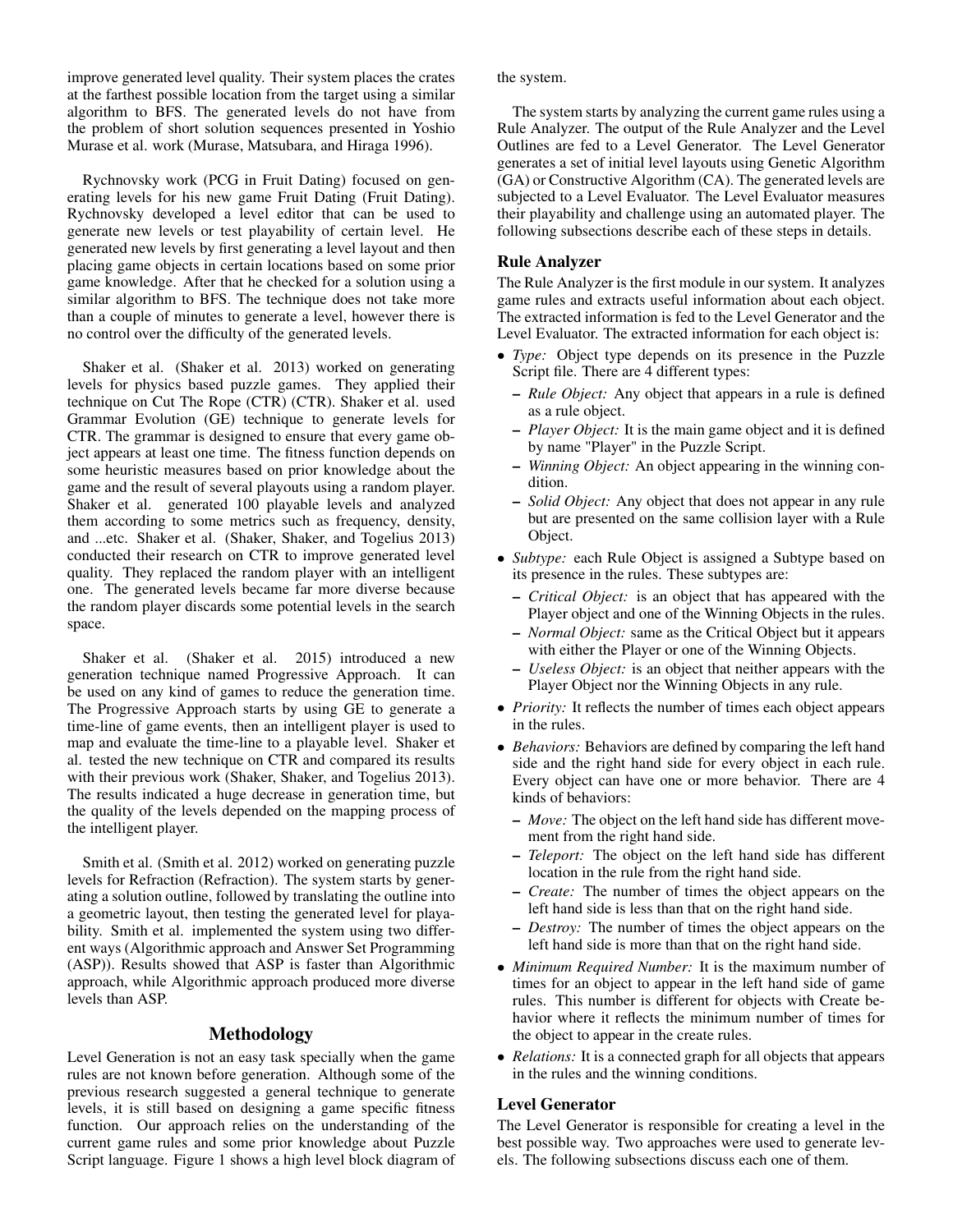

<span id="page-2-0"></span>Figure 1: High level system block diagram for Level Generation

Constructive Approach The Constructive Approach uses information from the Rule Analyzer to modify the Level Outlines. In this approach, several levels are generated using a certain algorithm. After the generation ends, only the best levels are selected. A pseudo code for the algorithm is presented in Algorithm [1.](#page-2-1)

Algorithm 1: Pseudo algorithm for the Constructive Approach

Data: level outline, rule analysis Result: modified level outline

numberObjects = Get the number of objects for each object type;

levelOutline = Insert Solid Objects in the level outline; levelOutline = Insert Winning Objects in the level outline; levelOutline = Insert Player Object in the level outline; levelOutline = Insert Critical Objects in the level outline; levelOutline = Insert Rule Objects in the level outline;

<span id="page-2-1"></span>return levelOutline;

The algorithm consists of two main parts. The first part is responsible for determining the amount of objects that should be presented in the current level outline. Each object type contributes by a percentage equal to its minimum required number to make sure that all rules can be applied. Winning objects have an equal amount of objects except if any of these objects have a Create behavior. The second part is responsible for inserting game objects in the most suitable location which is calculated based on the inserted object features. If the object has a Move behavior, it should be inserted at spots with the most free locations around it. Otherwise free random location is okay. The second winning object is inserted on the same place of the first one if No winning condition is presented. All the critical objects are inserted in the level at least one time. Normal rule objects are selected based on their Priority feature.

Genetic Approach This method uses GA to evolve level outlines to playable levels. Elitism is used to ensure that the best levels are preserved.

*Chromosome Representation:* In this technique levels are represented as 2D matrix. Each value represents all the objects at that location.

*Genetic Operators:* we use Crossover and Mutation to ensure better levels in the following generations. In One point crossover, we choose a point and swaps all rows before it.

Mutation changes any randomly selected position using the following mutators:

- *Creating an object:* replace an empty level position by a random object.
- *Deleting an object:* delete a random level object.
- *Changing object position:* swap a randomly chosen empty position by a non empty one.

Each of these three mutators has a different probability. The creation and the deletion mutators have a lower probability than the changing mutator.

*Initial Population:* we use three different techniques to generate an initial population for the GA. These techniques are:

- *Random Initialization:* The population is initialized as mutated versions of the empty level outline.
- *Constructive Initialization:* The population is initialized using the Constructive Approach algorithm.
- *Hybrid Approach:* The population is initialized as a mixture between the Random Initialization, the Constructive Initialization, and a mutated version of the Constructive Initialization.

### Level Evaluator

Level Evaluator is responsible for evaluating the generated levels. The evaluation takes place by measuring the level's playability and some heuristic measures. Level's playability is achieved by using an automated player which will be discussed later. Heuristic measures ensure that the level's solution is challenging.

Automated Player Our Level Evaluator uses a modified version of the BestFS Algorithm as the automated player. BestFS Algorithm was introduced in Lim and Harrell work [\(Lim and Harrell 2014\)](#page-7-11). BestFS is similar to BFS algorithm but instead of exploring states sequentially, it sorts them according to a fitness score. This causes the algorithm to explore more important nodes first, helping it to reach the solution faster.

In any proper game, rules must be applied before achieving the winning condition. Based on that fact, we extended Lim and Harrell fitness function to measure the distance between rule objects in the left hand side of each rule. For example, Figure [2](#page-3-0) shows a level from a game called LavaGame with the new metric colored. LavaGame is a puzzle game where the goal is to make the player reaches the exit. The path towards the exit is usually stuck by lava which can be destroyed by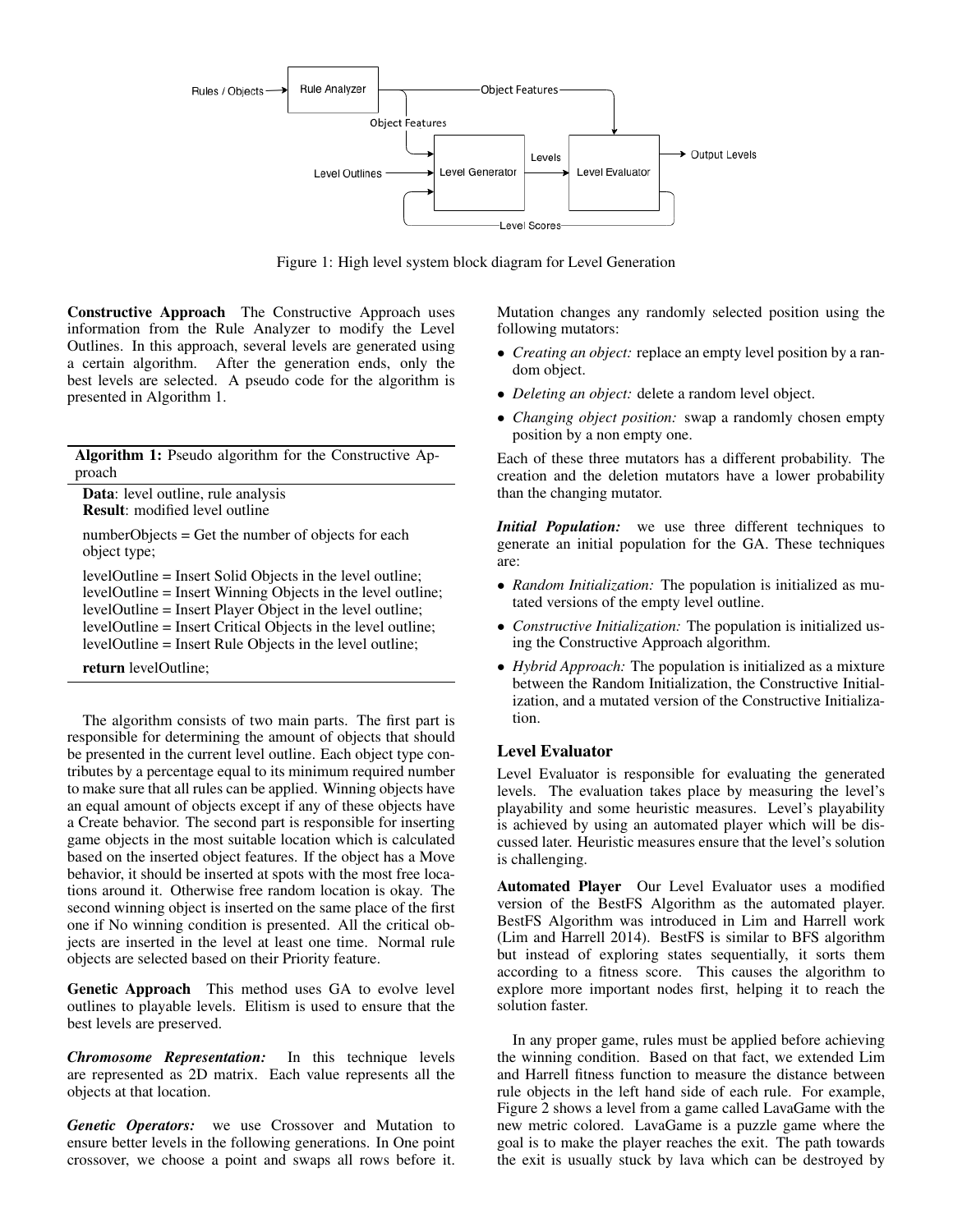pushing a crate over it. The player moves crates towards the lava to unblock his exit path. This aim is somehow explained in the game rules, so by using the output of the Rule Analyzer, we can know which objects need to be closer.



Figure 2: Example level from LavaGame showing the new metric for the automated player

<span id="page-3-0"></span>Heuristic Measures Heuristic measures are calculated using a weighted function of six measures.

• *Playing Score (P<sub>score</sub>):* Playing score is used to ensure level's playability. Based on the work by Nielsen et al. [\(Nielsen et al. 2015\)](#page-7-12), a float value is assigned for how much the level is near the solution from the initial state. The Playing Score can be expressed by the following equation:

$$
P_{score} = S_{play} - S_{nothinging}
$$

where  $S_{play}$  is the automated player score and  $S_{nothing}$  is the initial level score. The automated player calculates these scores by measuring the average distance between winning objects in the calculated state.

• *Solution Length Score (L<sub>score</sub>):* Since big levels need long solutions, a score is given to the ratio between the solution length and the level area. We analyzed 40 hand crafted levels with different area from 5 different games. A histogram is plotted for the ratio and shown in Figure [3.](#page-3-1) The histogram approximately follows a Normal Distribution with  $\mu = 1.221$  and  $\sigma = 0.461$ . Based on that,  $L_{score}$  is expressed by the following equation:

$$
L_{score} = Normal(\frac{L}{A}, 1.221, 0.461)
$$

where  $Normal(ratio, \mu, \sigma)$  is a normal distribution function,  $L$  is the solution length, and  $A$  is the level area.



<span id="page-3-1"></span>Figure 3: Histogram for the ratio between the solution length and the level area

• *Object Number Score (N<sub>score</sub>)*: The Object Number Score is calculated by the following equation:

 $N_{score} = 0.4 * N_{rule} + 0.3 * N_{player} + 0.3 * N_{winning}$ 

- *Number of Rule Objects* ( $N_{rule}$ ): represents the number of objects appearing in the level. An object is considered to exists in a level if the number of its occurrence greater than or equal to its minimum required number. This constrain ensures the possibility of applying every rule.
- *Number of Players (*Nplayer*):* represents the number of players in the level. Generated levels should have only one player.
- $-$  *Number of Winning Objects (N<sub>winning</sub>)*: represents the number of winning objects in the level. This score ensures the number of the winning objects are equal, unless one of the winning objects have a Create behavior.
- *Box Line Score* ( $B_{score}$ ): It is similar to Taylor and Parberry metric [\(Taylor and Parberry 2011\)](#page-7-4) used in finding the farthest state. This metric calculates the number of unrepeated moves found in the solution and divide it by the solution length. The following equation represents it:

$$
B_{score} = \frac{L_{unique}}{L}
$$

where  $L_{unique}$  is the number of unrepeated moves in the solution and  $\overline{L}$  is the solution length.

• *Applied Rule Score (* $R_{score}$ *)*: The ratio between the number of applied rules to the solution length is used to indicate good level design. To find the best ratio, we analyzed 40 hand crafted levels from 5 different games and a histogram is plotted in Figure [4.](#page-3-2) The histogram approximately follows Normal Distribution with  $\mu = 0.417$  and  $\sigma = 0.128$ . Based on that  $R_{score}$  can be expressed by the following equation:

$$
R_{score} = Normal(\frac{R_{app} \pm R_{none}}{L}, 0.417, 0.128)
$$

where  $Normal(ratio, \mu, \sigma)$  is a normal distribution function,  $R_{app}$  is the number of applied rules,  $R_{none}$  is the number of applied rules without any previous actions, and  $L$  is the solution length.



<span id="page-3-2"></span>Figure 4: Histogram for the number of rules applied to the solution length

• *Exploration Score* ( $E_{score}$ ): The increase in the number of explored states by the automated player means that the current level doesn't have a straight forward solution. The following equation expressed this idea: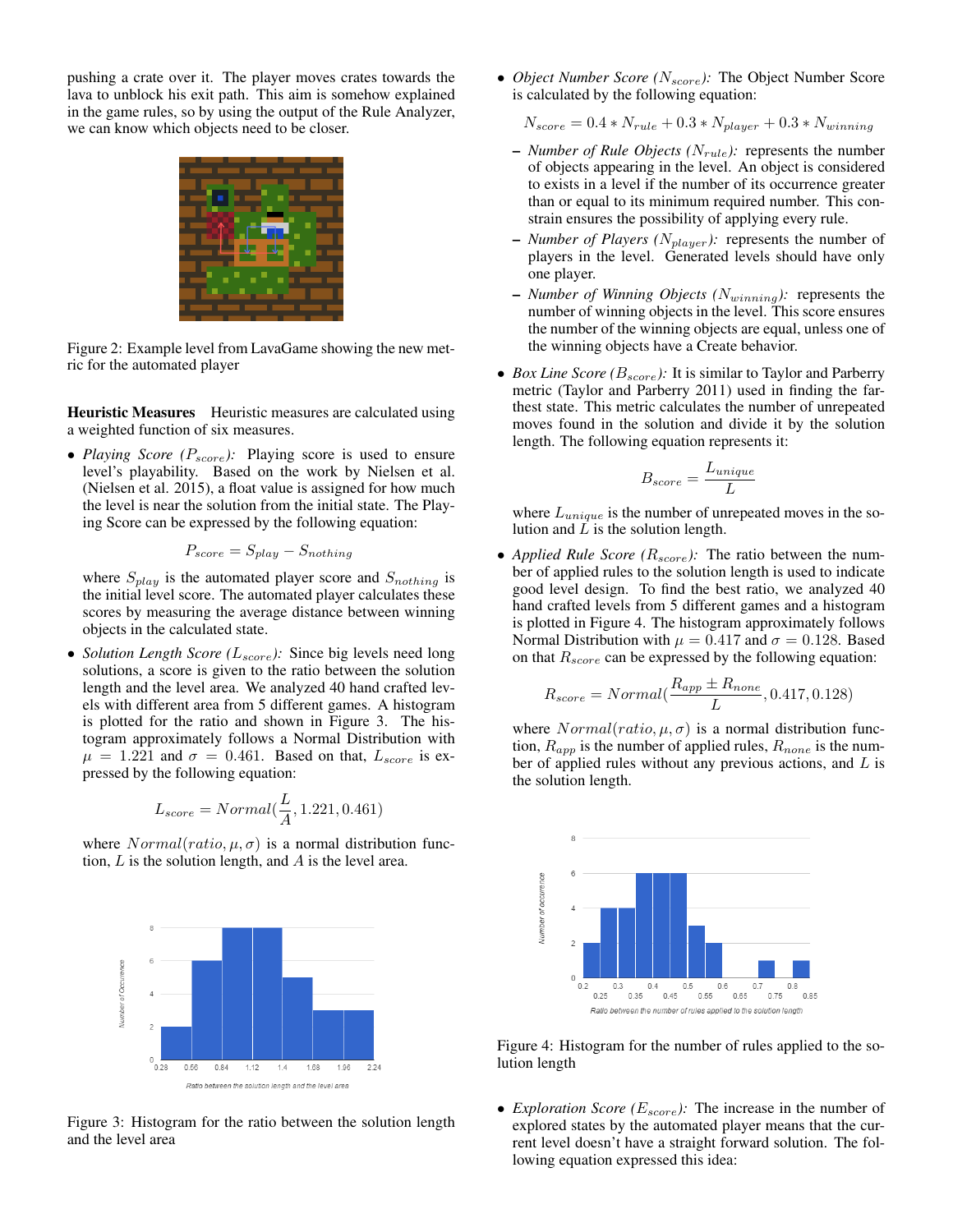$$
E_{score} = \begin{cases} 0.75 + \frac{N_{exp}}{N_{max}} & \text{solution exists} \\ 0.5 & \text{no solution, } N_{exp} = N_{max} \\ 0 & \text{no solution, } N_{exp} < N_{max} \end{cases}
$$

where  $N_{exp}$  is the number of explored states and  $N_{max}$  is the maximum number of states the automated player can explore.

### Results and Evaluation

In the first subsection, we introduce the games used in testing our system. In the second section, we analyze the results of the new automated player and compare its results with Lim and Harrell automated player [\(Lim and Harrell 2014\)](#page-7-11). In the third subsection, we analyze the results of the level generation techniques and compare them with human feedbacks. In the last section, we analyze each level generation technique and compare them with each other.

#### Tested Games

We test our system against five games. The five games are completely different to cover different object behaviors and different winning conditions. These games are:

- *Sokoban:* The goal of the game is to place every single crate over a certain position. The player can push crates to achieve that goal.
- *LavaGame:* The goal of the game is to reach the exit. The path towards the exit is always blocked by lava. The player should push crates over lava to clear his way.
- *BlockFaker:* The goal of the game is to reach the exit. The path towards the exit is always blocked by lots of crates. The player should push these crates to align them vertically or horizontally. Every three aligned crates are destroyed which clear the path towards the exit.
- *GemGame:* The goal of the game is to place at least one gem over one of several locations. The player can create gems by pushing crates. Every three aligned crates are replaced with a single gem in place of the middle crate.
- *DestroyGame:* The goal of the game is to clear every single gem. Gems can be destroyed when they are aligned with two other crates vertically or horizontally. The player should push crates to reach that goal.

#### Automated Player

Forty handcrafted levels of each of the five games are used to compare the new player with the original one. Levels are designed with different sizes and ideas to cover different design aspects. Both players play all the forty levels and reports the solution length and the number of states explored. Figure [5](#page-4-0) shows the average number of states each player explores in each game to reach the goal. The new player outperforms the original player in Sokoban and GemGame, but they are almost similar in the rest of the games. The new player performs badly in DestroyGame and LavaGame due to the presence of the Destroy behavior as the core mechanic of the game. Removing level objects sometimes has negative effect on level score. This effect leads the new player to explore more states before exploring states with a Destroy behavior.

Figure [6](#page-4-1) shows the average solution length for each game for both players. The new player produces slightly shorter solutions than the original player. Comparing both Figure [5](#page-4-0) and Figure [6](#page-4-1) a correlation can be noticed between both of them except for Sokoban. Sokoban does not follow the same pattern



<span id="page-4-0"></span>Figure 5: Comparison between the number of explored states for different automated players

due to being an abstract game. Sokoban has a very small number of objects and just one rule. This abstraction is the main reason for both players reaching the goal in almost the same amount of steps.



<span id="page-4-1"></span>Figure 6: Comparison between the average solution length for different automated players

# Level Generation

This section presents the results of the two level generation techniques. The new automated player is used with a limit of 5000 explored states to ensure fast execution. Level generation is tested against eight different level layouts. Figure [7](#page-4-2) shows that the eight layouts cover different sizes and different inner structures.



Figure 7: Level layouts used in level generation

<span id="page-4-2"></span>The generated levels are published on our website to collect human feedback using Google forms.<sup>[1](#page-4-3)</sup> Each generated level gets a score out of four where four is completely amazing while zero is completely unplayable. Beside the generated levels, each game has eight human designed levels to work as a benchmark for grading the generated ones. We divide the feedback form into 20 short forms. Each form covers 16 generated level for a certain game using a certain technique. These forms

<span id="page-4-3"></span><sup>1</sup> <http://www.amidos-games.com/puzzlescript-pcg/>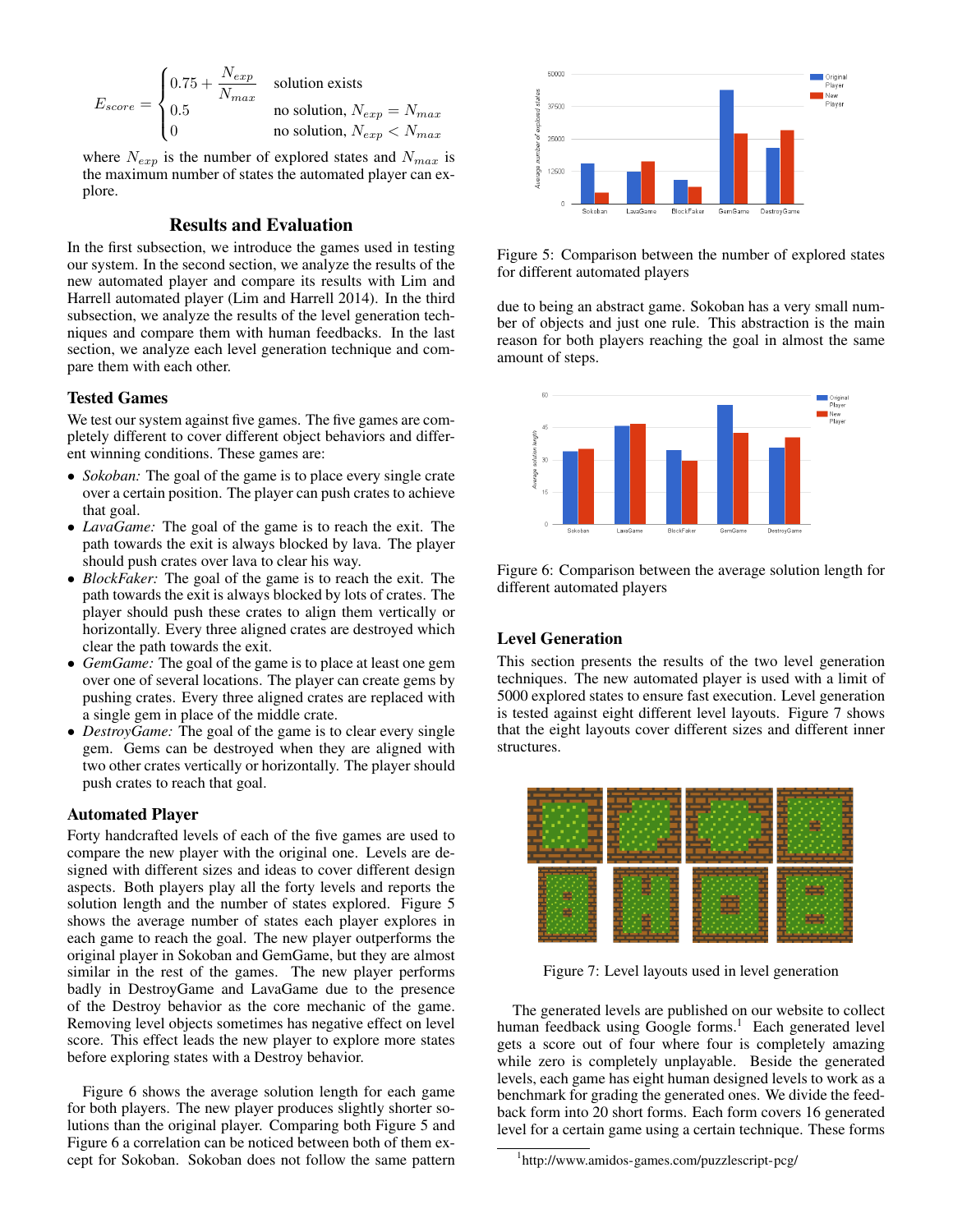were sent to Cairo University Computer Engineering students and Procedural Content Generation group on Google.<sup>[2](#page-5-0)</sup> Around 157 surveys are reported for the whole twenty forms.

As shown in Figure [8,](#page-5-1) the correlation between system scores and human scores (for all games and levels) is not very high. This may be attributed to the small number of collected data points, in addition to the fact there is no concise definition for good level.



<span id="page-5-1"></span>Figure 8: Correlation between automated player scores and human scores for all games

Constructive Approach For each level layout, we generate one hundred levels using the CA. After that we evaluate each one of them and select the best two. Out of the 80 selected levels, the system only reports 85% as playable. The result of human players testing conducts that 90% of the levels are playable where the 5% difference are very difficult levels to be solved by the automated player. Figure [9](#page-5-2) shows a group of generated levels using the Constructive Approach. Most of these levels have similar layouts due to the constraints in the algorithm which ensure playability. For example: the number of winning objects are equal, the number of objects are equal in all levels with the same area, and ...etc. Removing any of these constraints drops levels' playability dramatically.



Figure 9: Examples of the generated levels using Constructive Approach

<span id="page-5-2"></span>Genetic Approach For each level layout, we use GA for 20 generations with a population equal to 50 chromosomes. The crossover rate is around 70% and the mutation rate is around 10%. GA is applied on each level layout and the best two chromosomes from each layout are selected. Elitism is used with probability of 2%.

• *Random Initialization:* Only 75% of the 80 selected levels are playable although the automated player reported only 73.75%.

- *Constructive Initialization:* Using CA to initialize the GA increases the overall level's playability from 90% to reach 100%. Here, the GA is effectively tuning the unplayable levels generated by the constructive approach.
- *Hybrid Initialization:* Results 100% playable as well, however, levels have more diversity in this case.



<span id="page-5-3"></span>Figure 10: Average fitness of GA for different techniques

Figure [10](#page-5-3) shows the increase of fitness scores across generations. Its clear that the fitness scores increase with generations from the start except for Constructive Initialization. In Constructive Initialization, the score drops at the beginning and then starts to increase. The reason behind this drop is using CA to initialize the initial population which decreases the diversity of the chromosomes at the beginning.

Figure [11](#page-6-6) shows a group of the generated levels using the Genetic Approach. Constructive Initialization results are very similar to the Constructive Approach results, while both Random Initialization and Hybrid Initialization are different. It is clear that Random Initialization needs more generations to find more difficult levels than the current generated ones.

<span id="page-5-0"></span><sup>2</sup> <http://groups.google.com/forum/#!forum/proceduralcontent>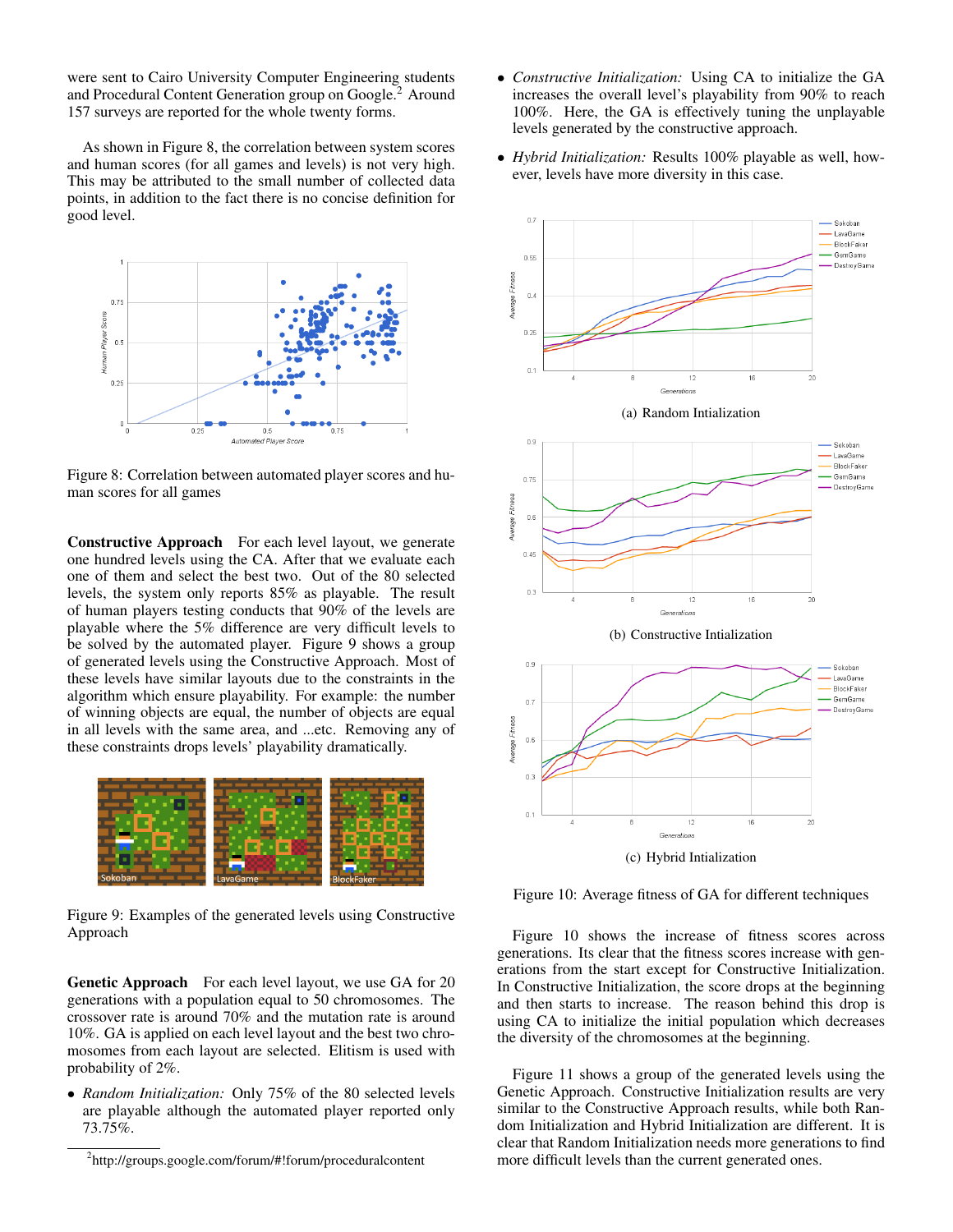

(a) Random Intialization



(b) Constructive Intialization



(c) Hybrid Intialization

<span id="page-6-6"></span>Figure 11: Examples of the generated levels using Genetic Approach

Fitness Comparison Figure [12](#page-6-7) shows a comparison between the max fitness of all the presented techniques for each game. The GA with Constructive Initialization has the highest score in almost all games, followed by the GA with Hybrid Initialization which is almost the same as the Constructive Approach. The worst one is the GA with Random Initialization as it needs more generations to find good playable levels. Sokoban scores are almost similar with all techniques due to the simplicity of the game rules and the small number of objects needed to generate a playable level.



Figure 12: Max fitness of all proposed techniques for all games

# <span id="page-6-7"></span>Conclusion and Future Work

This research presented a system to generate general levels for Puzzle Script. Also, it proposed several metrics to evaluate puzzle levels based on their solution sequence.

The proposed system generates levels regardless of the current game rules. It uses two different techniques (Constructive

and Genetic Approach). The Constructive Approach resulted in 90% playable levels which was enhanced in the Genetic Approach to reach 100% at the cost of extra running time. Genetic Approach uses GA with three different initialization methods (Random Initialization, Constructive Initialization, and Hybrid Initialization). Random Initialization produces levels with different configuration from the Constructive Approach, but with low playability equals to 75%. Constructive Initialization produces levels with playability reaching 100%, but with similar structure to the Constructive Approach. Hybrid Initialization is similar to Constructive Initialization in terms of playability and it finds more diverse levels as well, but it needs more time to get better fitness scores than what Constructive Initialization needs.

The generated levels were tested using human players and our automated player. Comparing human scores with system scores shows a good correlation. This good correlation is a good indicator that the proposed metrics can actually measure the level's playability and challenge.

This work is a first step in general level generation field. There is a plenty to be done to expand and enhance it. As for future work, we aim to:

- analyze the effect of each metric on the generation techniques.
- utilize the metrics to analyze the search space for the generation techniques.
- test different techniques rather than plain GA to increase the level diversity like in Sorenson and Pasquier work [\(Sorenson](#page-7-13) [and Pasquier 2010\)](#page-7-13).
- improve the time and the quality of the automated player to decrease the generation time.
- generate levels with a specific difficulty.
- generate levels with a specific solution.

# Acknowledgments

I would like to express my deepest gratitude to Micheal Cook. His work on ANGELINA was my main inspiration to start working on PCG. I would like to thank my supervisor Prof. Magda Fayek for all the support, guidance, and extreme patience she provides. Without her support this work would not have seen the light. Also Thanks to all my friends for the support and the huge help in collecting results feedback.

#### References

- <span id="page-6-0"></span>[AAA Games Budget ] What is the budget breakdown of aaa games? [http://www.quora.com/](http://www.quora.com/What-is-the-budget-breakdown-of-AAA-games) [What-is-the-budget-breakdown-of-AAA-games.](http://www.quora.com/What-is-the-budget-breakdown-of-AAA-games) [Accessed: 2015-01-21].
- <span id="page-6-1"></span>[Akalabeth ] Akalabeth. [http://www.filfre.net/2011/12/](http://www.filfre.net/2011/12/akalabeth/) [akalabeth/.](http://www.filfre.net/2011/12/akalabeth/) [Accessed: 2015-01-18].
- <span id="page-6-5"></span>[CTR ] Cut the rope. [http://en.wikipedia.org/wiki/Cut\\_the\\_](http://en.wikipedia.org/wiki/Cut_the_Rope) [Rope.](http://en.wikipedia.org/wiki/Cut_the_Rope) [Accessed: 2015-03-17].
- <span id="page-6-4"></span>[Fruit Dating ] Fruit dating. [https://www.behance.net/gallery/](https://www.behance.net/gallery/13640411/Fruit-Dating-game) [13640411/Fruit-Dating-game.](https://www.behance.net/gallery/13640411/Fruit-Dating-game) [Accessed: 2015-03-17].
- <span id="page-6-2"></span>[Generate Everything ] Generate everything. [http://vimeo.com/](http://vimeo.com/92623463) [92623463.](http://vimeo.com/92623463) [Accessed: 2015-01-19].
- <span id="page-6-3"></span>[Levine et al. 2013] Levine, J.; Congdon, C. B.; Ebner, M.; Kendall, G.; Lucas, S. M.; Miikkulainen, R.; Schaul, T.; and